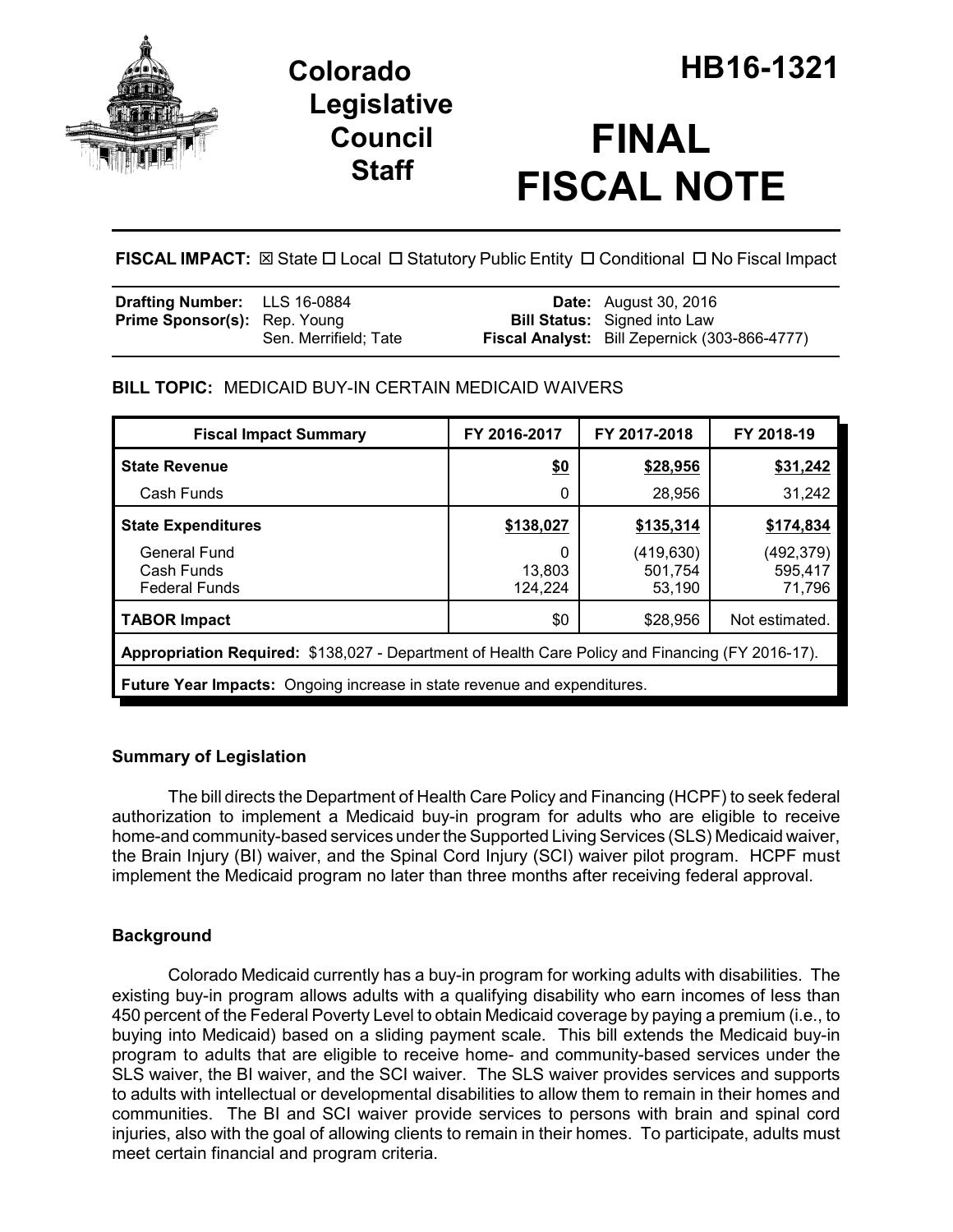August 30, 2016

#### **Assumptions**

Based on data for the existing Medicaid buy-in program, this fiscal note makes the following assumptions about the new Medicaid buy-in program for waivers under this bill:

- 38 clients will participate in the new Medicaid buy-in program in FY 2017-18 and 41 clients will participate in FY 2018-19;
- of the participating clients, 5 clients in FY 2017-18 and 6 clients in FY 2018-19 will be new clients, the remainder (33 in FY 2016-17 and 35 in FY 2017-18) will be existing waiver clients that transition from the regular waiver program to the buy-in program;
- the annual cost per client served on the SLS waiver will be \$26,724 in FY 2017-18 and \$26,955 in FY 2018-19;
- the annual cost per client served on the BI waiver will be \$40,720 in FY 2017-18 and \$41,215 in FY 2018-19;
- the annual cost per client served on the SCI waiver will be \$46,579 in FY 2017-18 and \$47,165 in FY 2018-19;
- the average annual premium paid by buy-in participants will be \$762;
- a 50.01 percent federal match will be available for waiver clients in FY 2017-18 and a 50.00 percent match in FY 2018-19;
- necessary federal approvals will be received by January 1, 2017, and computer system changes will occur by the end of FY 2016-17; and
- the SLS waiver Medicaid Buy-in Program will begin enrolling clients on July 1, 2017.

#### **State Revenue**

The bill increases cash fund revenue to HCPF by \$28,956 in FY 2017-18 and by \$31,242 in FY 2018-19. This revenue is generated from premiums paid by clients participating in the buy-in program based on the participation and premium assumptions listed above. No revenue is expected in FY 2016-17.

#### **TABOR Impact**

This bill increases state cash fund revenue from Medicaid premiums, which will increase the amount of money required to be refunded under TABOR beginning in FY 2017-18. TABOR refunds are paid out of the General Fund. Since the bill increases the TABOR refund obligation without a corresponding change in General Fund revenue, the amount of money available in the General Fund for the budget will decrease by an identical amount.

#### **State Expenditures**

The bill increases net costs in HCPF by **\$138,027 in FY 2016-17, \$135,314 in FY 2017-18, and \$174,834 in FY 2018-19.** First-year costs are for information technology system modifications. Future-year costs represent the costs of new clients that gain Medicaid coverage through the new Medicaid buy-in program. In addition, by shifting existing clients from the regular waiver programs to the Medicaid buy-in, General Fund costs for this population are reduced and replaced by Hospital Provider Fee Cash Fund and client premiums. These new costs are summarized in Table 1 and discussed below. Table 2 provides a further break down of the fund source changes that result from shifting Medicaid clients from the regular waiver programs to the Medicaid buy-in.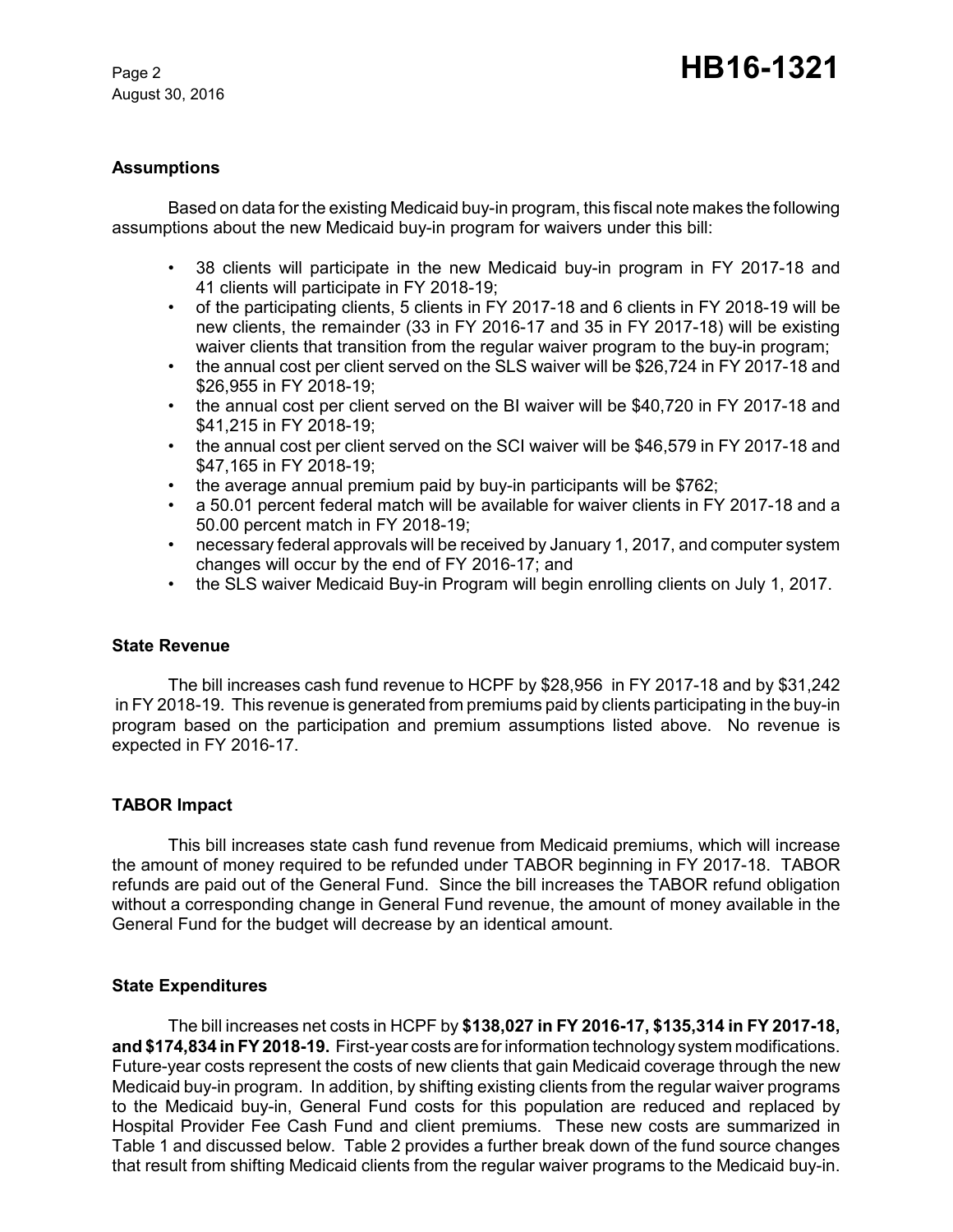| Table 1. Expenditures Under HB 16-1321                                                             |                   |                           |                           |
|----------------------------------------------------------------------------------------------------|-------------------|---------------------------|---------------------------|
| <b>Cost Components</b>                                                                             | FY 2016-17        | FY 2017-18                | FY 2018-19                |
| Medicaid Management Information<br><b>System Modifications</b>                                     | \$138,027         | \$0                       | \$0                       |
| New Waiver Client Costs                                                                            |                   | 135,314                   | 174,834                   |
| <b>TOTAL</b>                                                                                       | \$138,027         | \$135,314                 | \$174,834                 |
| <b>Hospital Provider Fee Cash Fund</b><br><b>Medicaid Buy-in Cash Fund</b><br><b>Federal Funds</b> | 13,803<br>124.224 | 65,739<br>3,810<br>65,765 | 85,131<br>4,572<br>85,131 |

*Medicaid Management Information System.* To implement the Medicaid buy-in, modifications to the Medicaid Management Information System (MMIS) are required at a one-time cost of \$138,027 in FY 2016-17. This work will be overseen by HCPF directly. A 90 percent federal match is assumed for MMIS changes, conditional upon advanced federal approval. The remainder is paid from the Hospital Provider Fee Cash Fund.

*Colorado Benefits Management System.* This bill also requires 578 hours of contract computer programming to make changes to the Colorado Benefits Management System (CBMS). For FY 2016-17, the Office of Information Technology has been appropriated funding for 117,276 programming hours for CBMS modifications (CBMS pool hours) in order to comply with federal requirements, make system enhancements, and implement new legislation. The fiscal note assumes the modifications required by this bill can be conducted within the existing appropriation for CBMS pool hours. If the total hours of computer programming for all planned CBMS modifications and modifications resulting from new legislation exceed this allocation, additional appropriations must be requested by HCPF through the annual budget process. If CBMS pool hours are not available, this bill is estimated to increase costs by up to \$79,186 in FY 2016-17, including \$19,797 General Fund and \$59,389 federal funds.

*New waiver clients using buy-in.* Based on the assumptions listed above, HCPF will have cost of \$135,314 in FY 2017-18 and \$174,834 in FY 2018-19 to serve new clients that enroll in Medicaid once the new buy-in option is available to waiver clients. These costs are paid from the Hospital Provider Fee Cash Fund, the Medicaid Buy-in Cash Fund, and federal funds. Costs are prorated in the first year by one month to reflect the lag in new claims being processed and paid.

**Existing waiver clients using buy-in.** While the total costs of serving existing clients under the various waivers will not change if they opt to participate in the buy-in, the funding source for serving these clients will shift. Specifically, General Fund costs are instead paid with Hospital Provider Fee Cash Funds and client premiums. Costs in FY 2017-18 are prorated by one-month to reflect the lag in shifting of payment of claims from the regular waivers to the new Medicaid buy-in. This shift in fund sources is outlined in Table 2. It is assumed these funding sources will be adjusted through the annual budget process as clients begin participating in the buy-in.